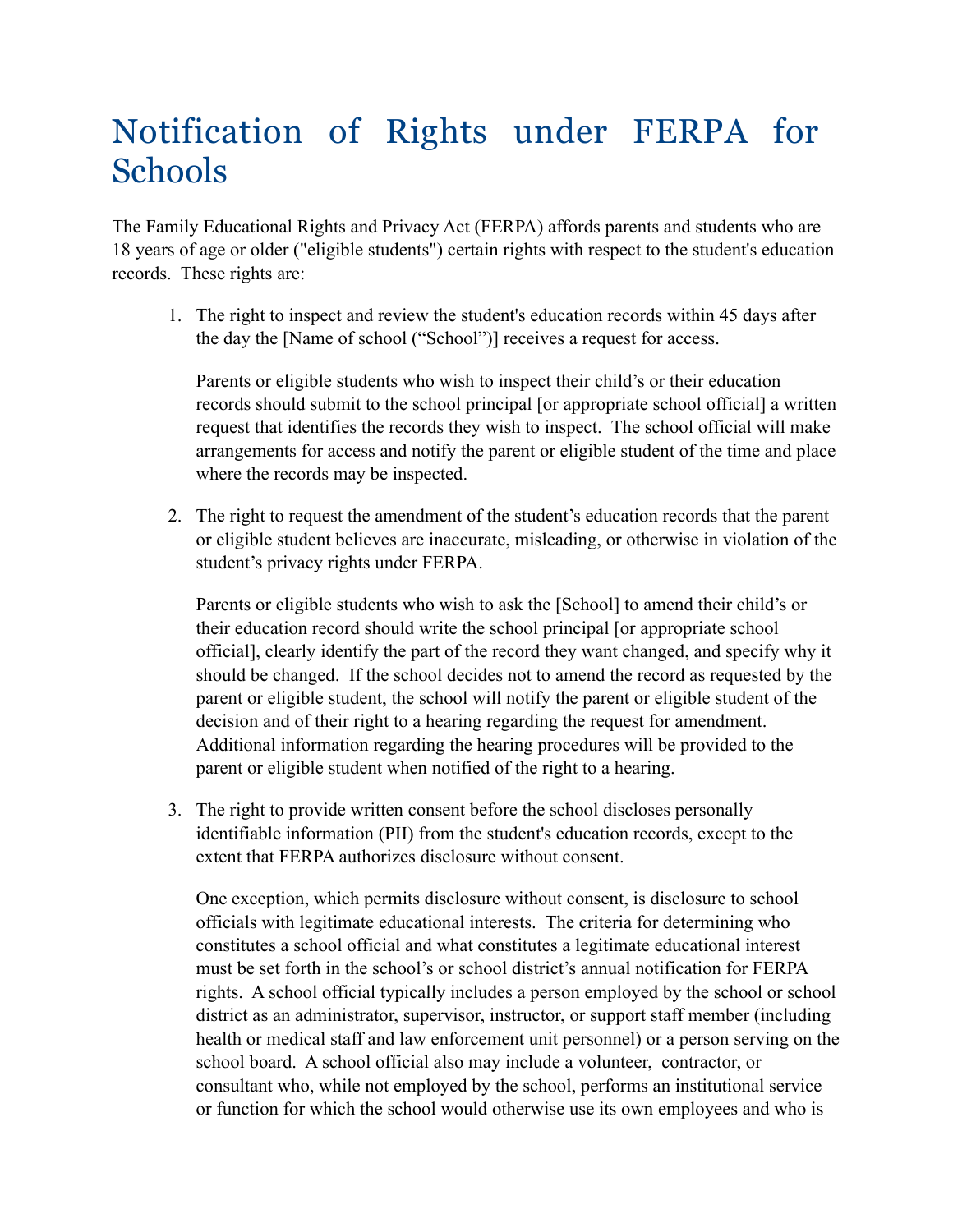under the direct control of the school with respect to the use and maintenance of PII from education records, such as an attorney, auditor, medical consultant, or therapist; a parent or student volunteering to serve on an official committee, such as a disciplinary or grievance committee; or a parent, student, or other volunteer assisting another school official in performing his or her tasks. A school official typically has a legitimate educational interest if the official needs to review an education record in order to fulfill his or her professional responsibility.

Upon request, the school discloses education records without consent to officials of another school or school district in which a student seeks or intends to enroll, or is already enrolled if the disclosure is for purposes of the student's enrollment or transfer. [NOTE: FERPA requires a school or school district to make a reasonable attempt to notify the parent or student of the records request unless it states in its annual notification that it intends to forward records on request or the disclosure is initiated by the parent or eligible student.]

4. The right to file a complaint with the U.S. Department of Education concerning alleged failures by the [School] to comply with the requirements of FERPA. The name and address of the Office that administers FERPA are:

> Student Privacy Policy Office U.S. Department of Education 400 Maryland Avenue, SW Washington, DC 20202

See the list below of the disclosures that elementary and secondary schools may make without consent.

FERPA permits the disclosure of PII from students' education records, without consent of the parent or eligible student, if the disclosure meets certain conditions found in § 99.31 of the FERPA regulations. Except for disclosures to school officials, disclosures related to some judicial orders or lawfully issued subpoenas, disclosures of directory information, and disclosures to the parent or eligible student, § 99.32 of the FERPA regulations requires the school to record the disclosure. Parents and eligible students have a right to inspect and review the record of disclosures. A school may disclose PII from the education records of a student without obtaining prior written consent of the parents or the eligible student –

• To other school officials, including teachers, within the educational agency or institution whom the school has determined to have legitimate educational interests. This includes contractors, consultants, volunteers, or other parties to whom the school has outsourced institutional services or functions, provided that the conditions listed in § 99.31(a)(1)(i)(B)(*l*) - (a)(1)(i)(B)(3) are met. (§ 99.31(a)(1))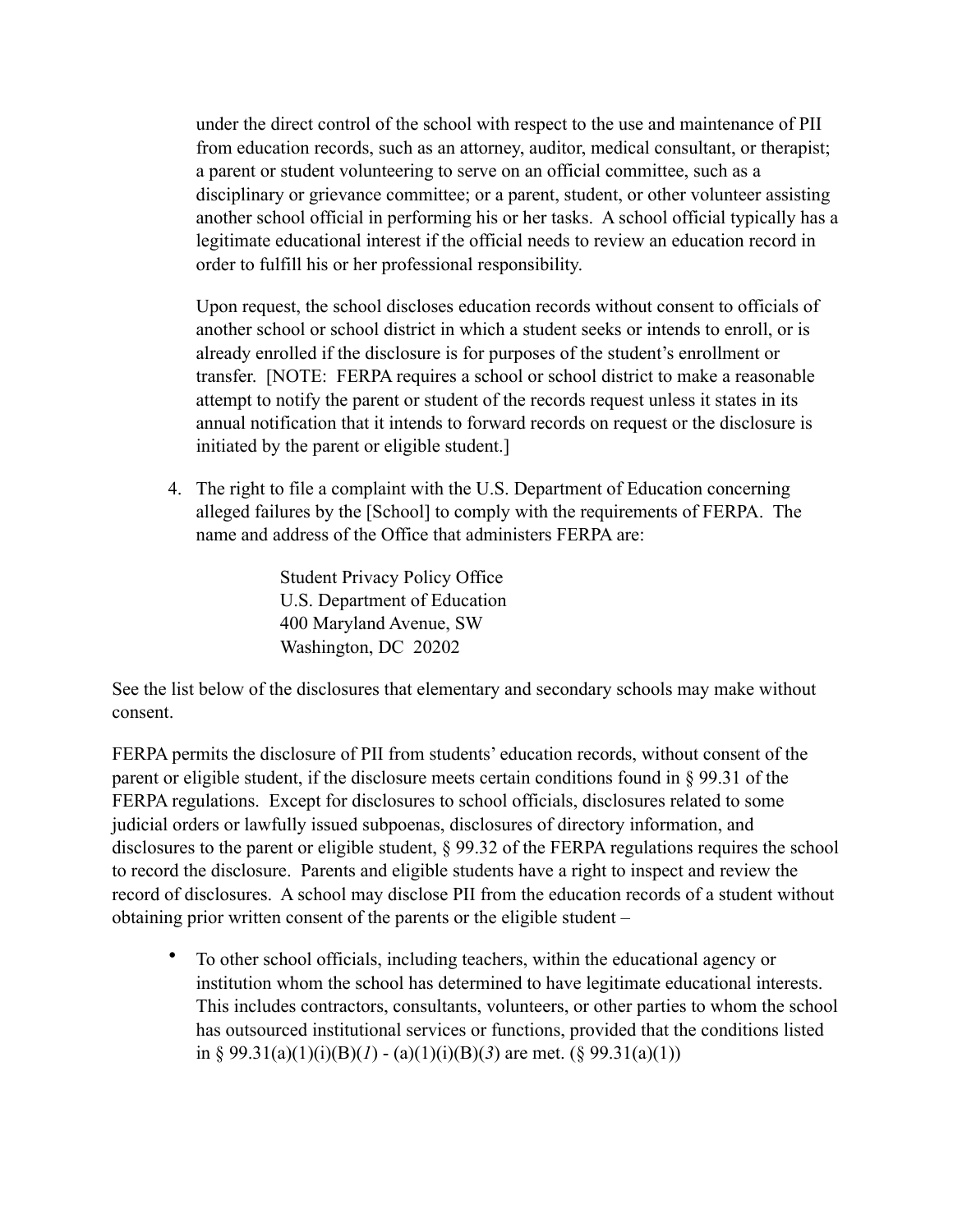- To officials of another school, school system, or institution of postsecondary education where the student seeks or intends to enroll, or where the student is already enrolled if the disclosure is for purposes related to the student's enrollment or transfer, subject to the requirements of  $\S 99.34.$  ( $\S 99.31(a)(2)$ )
- To authorized representatives of the U. S. Comptroller General, the U. S. Attorney General, the U.S. Secretary of Education, or State and local educational authorities, such as the State educational agency (SEA) in the parent or eligible student's State. Disclosures under this provision may be made, subject to the requirements of § 99.35, in connection with an audit or evaluation of Federal- or State-supported education programs, or for the enforcement of or compliance with Federal legal requirements that relate to those programs. These entities may make further disclosures of PII to outside entities that are designated by them as their authorized representatives to conduct any audit, evaluation, or enforcement or compliance activity on their behalf, if applicable requirements are met.  $(\frac{6}{5}, \frac{99.31(a)}{3})$  and 99.35)
- In connection with financial aid for which the student has applied or which the student has received, if the information is necessary for such purposes as to determine eligibility for the aid, determine the amount of the aid, determine the conditions of the aid, or enforce the terms and conditions of the aid.  $(\S 99.31(a)(4))$
- To State and local officials or authorities to whom information is specifically allowed to be reported or disclosed by a State statute that concerns the juvenile justice system and the system's ability to effectively serve, prior to adjudication, the student whose records were released, subject to  $\S 99.38$ .  $(\S 99.31(a)(5))$
- To organizations conducting studies for, or on behalf of, the school, in order to: (a) develop, validate, or administer predictive tests; (b) administer student aid programs; or (c) improve instruction, if applicable requirements are met.  $(\S 99.31(a)(6))$
- To accrediting organizations to carry out their accrediting functions.  $(\S 99.31(a)(7))$
- To parents of an eligible student if the student is a dependent for IRS tax purposes. (§ 99.31(a)(8))
- To comply with a judicial order or lawfully issued subpoena if applicable requirements are met.  $(\S 99.31(a)(9))$
- To appropriate officials in connection with a health or safety emergency, subject to § 99.36. (§ 99.31(a)(10))
- Information the school has designated as "directory information" if applicable requirements under  $\S 99.37$  are met.  $(\S 99.31(a)(11))$